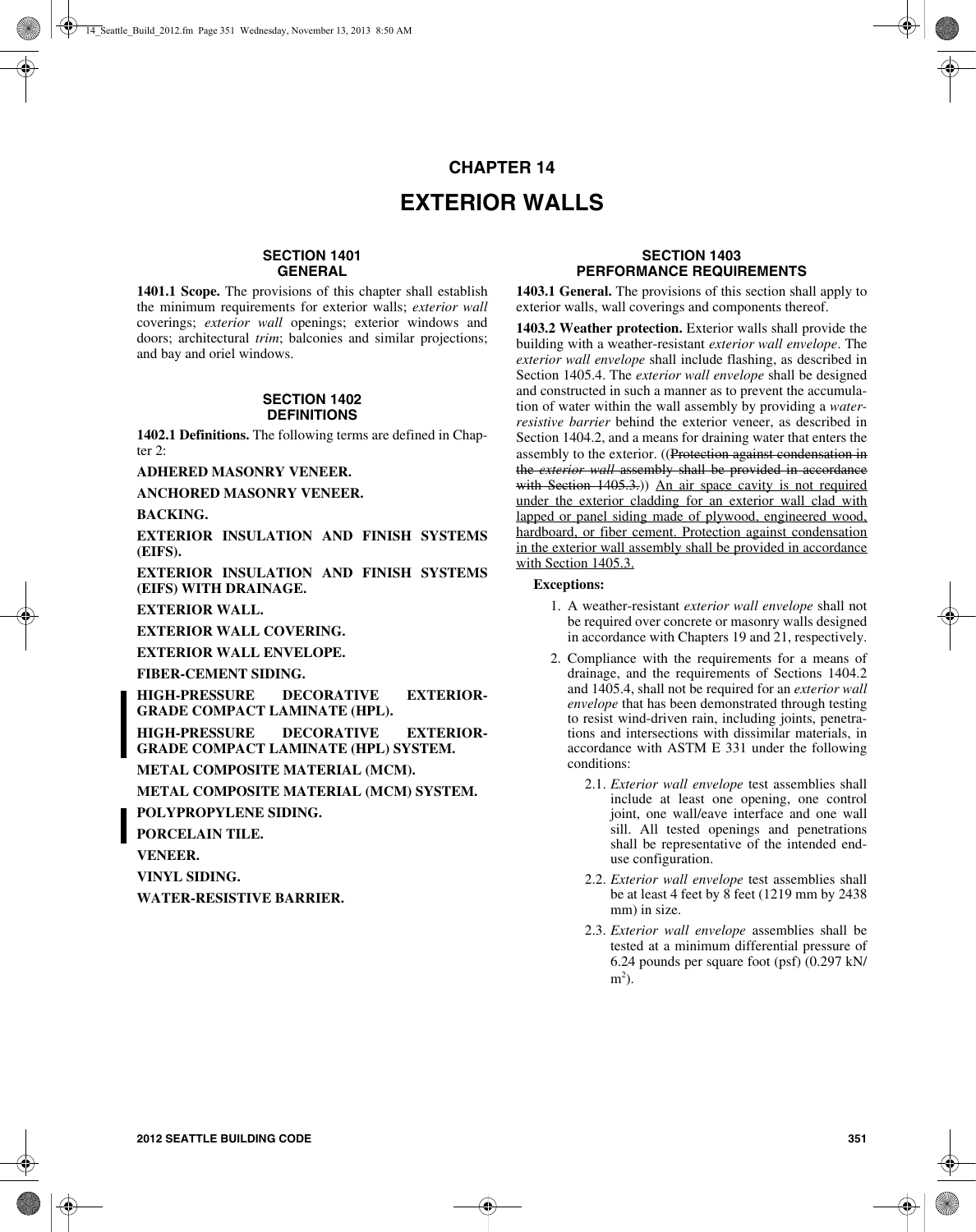2.4. *Exterior wall envelope* assemblies shall be subjected to a minimum test exposure duration of 2 hours.

The *exterior wall envelope* design shall be considered to resist wind-driven rain where the results of testing indicate that water did not penetrate control joints in the *exterior wall* envelope, joints at the perimeter of openings or intersections of terminations with dissimilar materials.

3. Exterior insulation and finish systems (EIFS) complying with Section 1408.4.1.

**Interpretation I1403.2:** According to Section 1403.2, a rain screen or similar construction method is not required for most exterior siding and cladding, and single-wall construction is allowed. Drainage methods should conform to the manufacturer's installation instructions and other sections of the code.

**Note:** The "water-resistive barrier" behind the exterior wall covering provides "drainage" of the water that may enter an exterior wall envelope. If water penetrates the exterior wall covering, the felt paper or other *approved* material will direct the water to the bottom of the wall where it will escape to the exterior.

**1403.3 Structural.** *Exterior walls*, and the associated openings, shall be designed and constructed to resist safely the superimposed loads required by Chapter 16.

**1403.4 Fire resistance.** *Exterior walls* shall be fire-resistance rated as required by other sections of this code with opening protection as required by Chapter 7.

**((1403.5 Vertical and lateral flame propagation.** Exterior walls on buildings of Type I, II, III or IV construction that are greater than 40 feet (12 192 mm) in height above grade plane and contain a combustible water-resistive barrier shall be tested in accordance with and comply with the acceptance criteria of NFPA 285.))

**1403.6 Flood resistance.** For buildings in flood hazard areas as established in Section 1612.3, *exterior walls* extending below the elevation required by Section 1612 shall be constructed with flood-damage-resistant materials. Wood shall be pressure-preservative treated in accordance with AWPA U1 for the species, product and end use using a preservative *listed* in Section 4 of AWPA U1 or decay-resistant heartwood of redwood, black locust or cedar.

**1403.7 Flood resistance for high-velocity wave action areas.** For buildings in flood hazard areas subject to highvelocity wave action as established in Section 1612.3, electrical, mechanical and plumbing system components shall not be mounted on or penetrate through exterior walls that are designed to break away under flood loads.

# **SECTION 1404 MATERIALS**

**1404.1 General.** Materials used for the construction of exterior walls shall comply with the provisions of this section. Materials not prescribed herein shall be permitted, provided that any such alternative has been *approved*.

**1404.2 Water-resistive barrier.** A minimum of one layer of No.15 asphalt felt, complying with ASTM D 226 for Type 1 felt or other *approved* materials, shall be attached to the studs or sheathing, with flashing as described in Section 1405.4, in such a manner as to provide a continuous *water-resistive barrier* behind the *exterior wall* veneer.

**1404.3 Wood.** Exterior walls of wood construction shall be designed and constructed in accordance with Chapter 23.

**1404.3.1 Basic hardboard.** Basic hardboard shall conform to the requirements of AHA A135.4.

**1404.3.2 Hardboard siding.** Hardboard siding shall conform to the requirements of AHA A135.6 and, where used structurally, shall be so identified by the *label* of an *approved* agency.

**1404.4 Masonry.** Exterior walls of masonry construction shall be designed and constructed in accordance with this section and Chapter 21. Masonry units, mortar and metal accessories used in anchored and adhered veneer shall meet the physical requirements of Chapter 21. The backing of anchored and adhered veneer shall be of concrete, masonry, steel framing or wood framing.

**1404.5 Metal.** Exterior walls of formed steel construction, structural steel or lightweight metal alloys shall be designed in accordance with Chapters 22 and 20, respectively.

**1404.5.1 Aluminum siding.** Aluminum siding shall conform to the requirements of AAMA 1402.

**1404.5.2 Cold-rolled copper.** Copper shall conform to the requirements of ASTM B 370.

**1404.5.3 Lead-coated copper.** Lead-coated copper shall conform to the requirements of ASTM B 101.

**1404.6 Concrete.** Exterior walls of concrete construction shall be designed and constructed in accordance with Chapter 19.

**1404.7 Glass-unit masonry.** Exterior walls of glass-unit masonry shall be designed and constructed in accordance with Chapter 21.

**1404.8 Plastics.** Plastic panel, apron or spandrel walls as defined in this code shall not be limited in thickness, provided that such plastics and their assemblies conform to the requirements of Chapter 26 and are constructed of *approved* weather-resistant materials of adequate strength to resist the wind loads for cladding specified in Chapter 16.

**1404.9 Vinyl siding.** Vinyl siding shall be certified and labeled as conforming to the requirements of ASTM D 3679 by an *approved* quality control agency.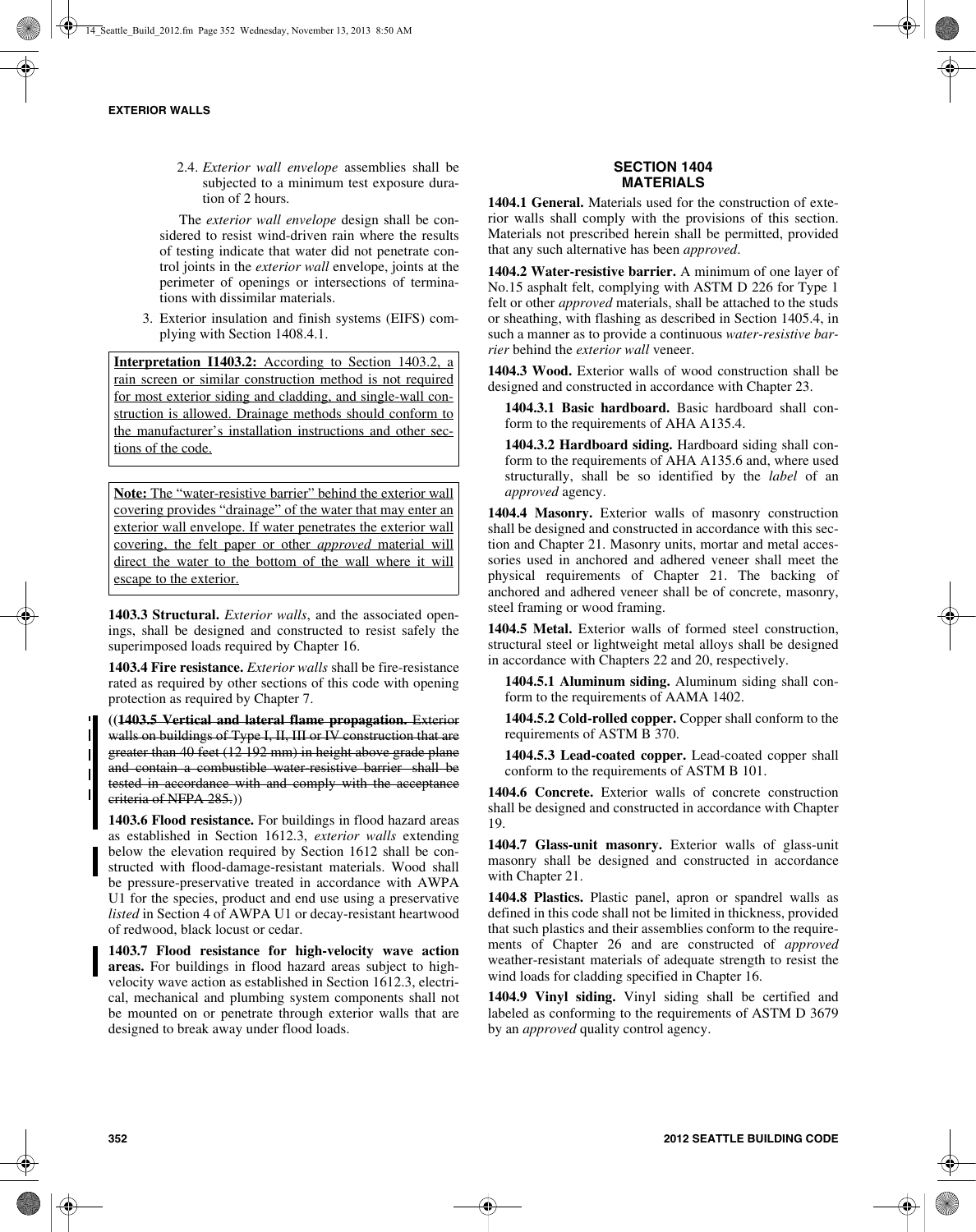**1404.10 Fiber-cement siding.** Fiber-cement siding shall conform to the requirements of ASTM C 1186, Type A, and shall be so identified on labeling listing an *approved* quality control agency.

**1404.11 Exterior insulation and finish systems.** Exterior insulation and finish systems (EIFS) and exterior insulation and finish systems (EIFS) with drainage shall comply with Section 1408.

**1404.12 Polypropylene siding.** Polypropylene siding shall be certified and labeled as conforming to the requirements of ASTM D 7254 and those of Section 1404.12.1 or 1404.12.2 by an approved quality control agency. Polypropylene siding shall be installed in accordance with the requirements of Section 1405.18 and in accordance with the manufacturer's installation instructions. Polypropylene siding shall be secured to the building so as to provide weather protection for the exterior walls of the building.

**1404.12.1 Flame spread index.** The certification of the flame spread index shall be accompanied by a test report stating that all portions of the test specimen ahead of the flame front remained in position during the test in accordance with ASTM E 84 or UL 723.

**1404.12.2 Fire separation distance.** The fire separation distance between a building with polypropylene siding and the adjacent building shall be no less than 10 feet (3048 mm).

#### **SECTION 1405 INSTALLATION OF WALL COVERINGS**

**1405.1 General.** *Exterior wall coverings* shall be designed and constructed in accordance with the applicable provisions of this section.

**1405.2 Weather protection.** *Exterior walls* shall provide weather protection for the building. The materials of the minimum nominal thickness specified in Table 1405.2 shall be acceptable as *approved* weather coverings.

**1405.3 Vapor retarders.** Class I or II vapor retarders shall be provided on the interior side of frame walls in Zones 5, 6, 7, 8 and Marine 4. The appropriate zone shall be selected in accordance with Chapter 3 of the *International Energy Conservation Code—Commercial Provisions*. Seattle is located in Zone Marine 4.

#### **Exceptions:**

- 1. Basement walls.
- 2. Below-grade portion of any wall.
- 3. Construction where moisture or its freezing will not damage the materials.

**1405.3.1 Class III vapor retarders.** Class III vapor retarders shall be permitted where any one of the conditions in Table 1405.3.1 is met.

**TABLE 1405.2 MINIMUM THICKNESS OF WEATHER COVERINGS**

| <b>COVERING TYPE</b>                         | <b>MINIMUM THICKNESS</b><br>(inches) |  |  |
|----------------------------------------------|--------------------------------------|--|--|
| Adhered masonry veneer                       | 0.25                                 |  |  |
| Aluminum siding                              | 0.019                                |  |  |
| Anchored masonry veneer                      | 2.625                                |  |  |
| Asbestos-cement boards                       | 0.125                                |  |  |
| Asbestos shingles                            | 0.156                                |  |  |
| Cold-rolled copper <sup>d</sup>              | $0.0216$ nominal                     |  |  |
| Copper shingles <sup>d</sup>                 | $0.0162$ nominal                     |  |  |
| Exterior plywood (with sheathing)            | 0.313                                |  |  |
| Exterior plywood (without sheathing)         | See Section 2304.6                   |  |  |
| Fiber cement lap siding                      | $0.25^{\circ}$                       |  |  |
| Fiber cement panel siding                    | $\overline{0.25}$ <sup>c</sup>       |  |  |
| Fiberboard siding                            | 0.5                                  |  |  |
| Glass-fiber reinforced concrete panels       | 0.375                                |  |  |
| Hardboard siding <sup>c</sup>                | 0.25                                 |  |  |
| High-yield copper <sup>d</sup>               | $0.0162$ nominal                     |  |  |
| Lead-coated copper <sup>d</sup>              | $0.0216$ nominal                     |  |  |
| Lead-coated high-yield copper                | $0.0162$ nominal                     |  |  |
| Marble slabs                                 | 1                                    |  |  |
| Particleboard (with sheathing)               | See Section 2304.6                   |  |  |
| Particleboard (without sheathing)            | See Section 2304.6                   |  |  |
| Porcelain tile                               | .025                                 |  |  |
| Precast stone facing <sup>e</sup>            | 0.625                                |  |  |
| Steel (approved corrosion resistant)         | 0.0149                               |  |  |
| Stone (cast artificial, anchored)            | 1.5                                  |  |  |
| Stone (natural)                              | 2                                    |  |  |
| Structural glass                             | 0.344                                |  |  |
| Stucco or exterior cement plaster            |                                      |  |  |
| Three-coat work over:                        |                                      |  |  |
| Metal plaster base                           | $0.875^{\circ}$                      |  |  |
| Unit masonry                                 | $0.625^{\rm b}$                      |  |  |
| Cast-in-place or precast concrete            | $0.625^{b}$                          |  |  |
| Two-coat work over:                          |                                      |  |  |
| Unit masonry                                 | $0.5^{\rm b}$                        |  |  |
| Cast-in-place or precast concrete            | $0.375^{\rm b}$                      |  |  |
| Terra cotta (anchored)                       | 1                                    |  |  |
| Terra cotta (adhered)                        | 0.25                                 |  |  |
| Vinyl siding                                 | 0.035                                |  |  |
| Wood shingles                                | 0.375                                |  |  |
| Wood siding (without sheathing) <sup>a</sup> | 0.5                                  |  |  |

For SI: 1 inch = 25.4 mm.

a. Wood siding of thicknesses less than 0.5 inch shall be placed over sheathing that conforms to Section 2304.6.

b. Exclusive of texture.

c. As measured at the bottom of decorative grooves.

d. 16 ounces per square foot for cold-rolled copper and lead-coated copper, 12 ounces per square foot for copper shingles, high-yield copper and leadcoated high-yield copper.

e. Includes scratch coat, setting bed, and precast stone.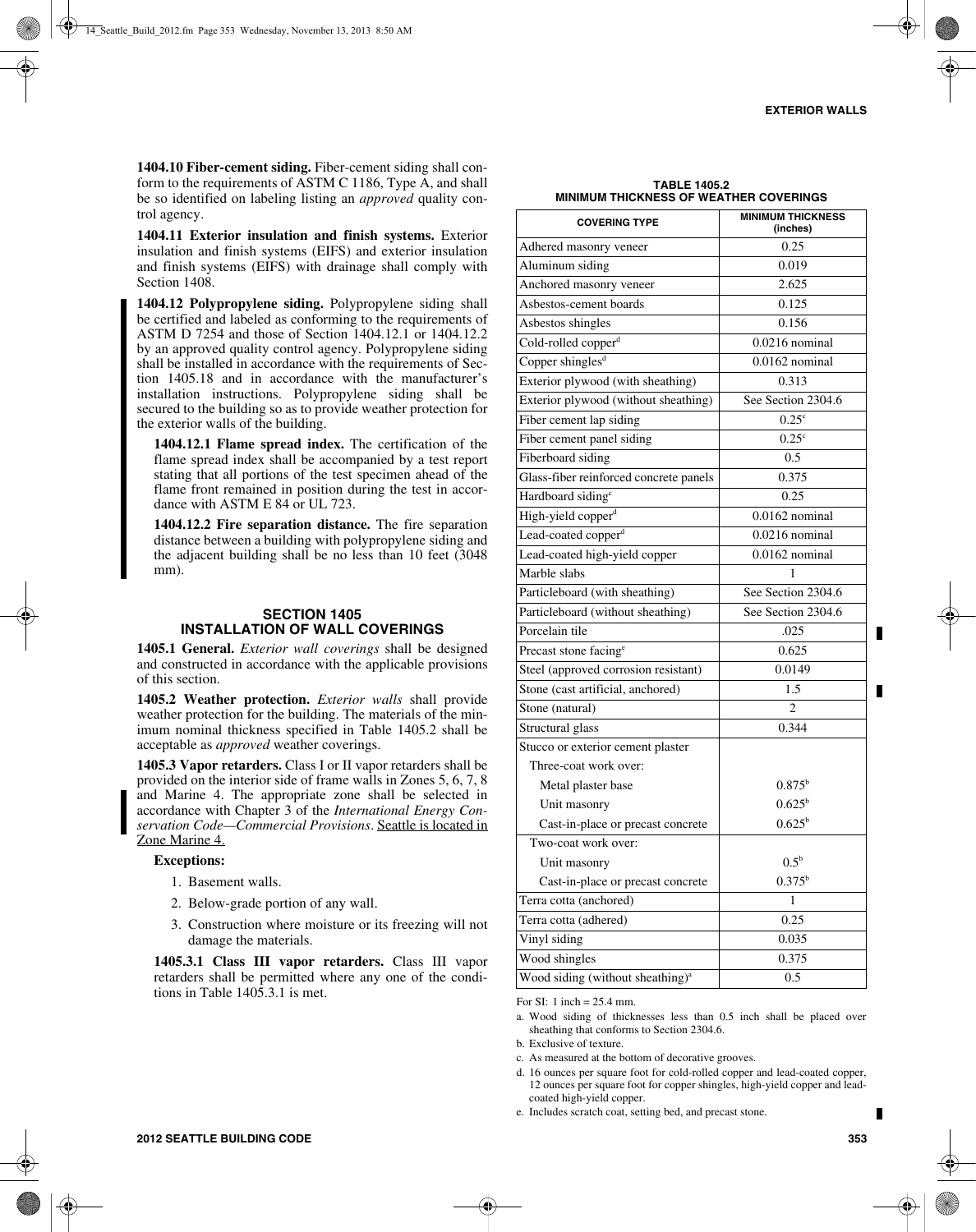| ZONE        | <b>CLASS III VAPOR RETARDERS PERMITTED FOR:</b> <sup>8</sup>                                                                                                                                                                                                 |
|-------------|--------------------------------------------------------------------------------------------------------------------------------------------------------------------------------------------------------------------------------------------------------------|
| Marine<br>4 | Vented cladding over wood structural panels<br>Vented cladding over fiberboard<br>Vented cladding over gypsum<br>Insulated sheathing with R-value $\geq$ R2.5 over 2 $\times$ 4 wall<br>Insulated sheathing with R-value $\geq$ R3.75 over 2 $\times$ 6 wall |
| (15)        | Vented cladding over wood structural panels<br>Vented cladding over fiberboard<br>Vented cladding over gypsum<br>Insulated sheathing with $R$ -value $\geq$ R5 over 2 $\times$ 4 wall<br>Insulated sheathing with R-value $\geq$ R7.5 over 2 $\times$ 6 wall |
| 6           | Vented cladding over fiberboard<br>Vented cladding over gypsum<br>Insulated sheathing with $R$ -value $\geq$ R7.5 over 2 $\times$ 4 wall<br>Insulated sheathing with $R$ value $\geq R11.25$ over $2 \times 6$ wall                                          |
| 7 and 8     | Insulated sheathing with $R$ -value $\geq$ R10 over 2 $\times$ 4 wall<br>Insulated sheathing with R-value $\geq$ R15 over 2 $\times$ 6 wall))                                                                                                                |

**TABLE 1405.3.1 CLASS III VAPOR RETARDERS**

For SI: 1 pound per cubic foot =  $16 \text{ kg/m}^3$ .

a. Spray foam with a minimum density of 2 lbs/ft<sup>3</sup> applied to the interior cavity side of wood structural panels, fiberboard, insulating sheathing or gypsum is deemed to meet the insulating sheathing requirement where the spray foam *R*-value meets or exceeds the specified insulating sheathing *R*value.

**1405.3.2 Material vapor retarder class.** The *vapor retarder class* shall be based on the manufacturer's certified testing or a tested assembly.

The following shall be deemed to meet the class specified:

- Class I: Sheet polyethylene, nonperforated aluminum foil.
- Class II: Kraft-faced fiberglass batts or paint with a perm rating greater than 0.1 and less than or equal to 1.0.

Class III: Latex or enamel paint.

**Note:** Minimum perm ratings for vapor retarders are specified in the definition of "Vapor retarder class" in Chapter 2.

**1405.3.3 Minimum clear airspaces and vented openings for vented cladding.** For the purposes of this section, vented cladding shall include the following minimum clear airspaces.

- 1. Vinyl lap or horizontal aluminum siding applied over a weather-resistive barrier as specified in this chapter.
- 2. Brick veneer with a clear airspace as specified in this code.
- 3. Other *approved* vented claddings.

**1405.4 Flashing.** Flashing shall be installed in such a manner so as to prevent moisture from entering the wall or to redirect

it to the exterior. Flashing shall be installed at the perimeters of exterior door and window assemblies, penetrations and terminations of *exterior wall* assemblies, *exterior wall* intersections with roofs, chimneys, porches, decks, balconies and similar projections and at built-in gutters and similar locations where moisture could enter the wall. Flashing with projecting flanges shall be installed on both sides and the ends of copings, under sills and continuously above projecting *trim*.

**1405.4.1 Exterior wall pockets.** In exterior walls of buildings or structures, wall pockets or crevices in which moisture can accumulate shall be avoided or protected with caps or drips, or other *approved* means shall be provided to prevent water damage.

**1405.4.2 Masonry.** Flashing and weep holes in anchored veneer shall be located in the first course of masonry above finished ground level above the foundation wall or slab, and other points of support, including structural floors, shelf angles and lintels where anchored veneers are designed in accordance with Section 1405.6.

**1405.5 Wood veneers.** Wood veneers on exterior walls of buildings of Type I, II, III and IV construction shall be not less than 1 inch (25 mm) nominal thickness, 0.438-inch (11.1 mm) exterior hardboard siding or 0.375-inch (9.5 mm) exterior-type wood structural panels or particleboard and shall conform to the following:

- 1. The veneer shall not exceed 40 feet (12 190 mm) in height above grade. Where fire-retardant-treated wood is used, the height shall not exceed 60 feet (18 290 mm) in height above grade.
- 2. The veneer is attached to or furred from a noncombustible backing that is fire-resistance rated as required by other provisions of this code.
- 3. Where open or spaced wood veneers (without concealed spaces) are used, they shall not project more than 24 inches (610 mm) from the building wall.

**1405.6 Anchored masonry veneer.** Anchored masonry veneer shall comply with the provisions of Sections 1405.6, 1405.7, 1405.8 and 1405.9 and Sections 6.1 and 6.2 of TMS 402/ACI 530/ASCE 5.

**1405.6.1 Tolerances.** Anchored masonry veneers in accordance with Chapter 14 are not required to meet the tolerances in Article 3.3 F1 of TMS 602/ACI 530.1/ASCE 6.

**1405.6.2 Seismic requirements.** Anchored masonry veneer located in Seismic Design Category C, D, E or F shall conform to the requirements of Section 6.2.2.10 of TMS 402/ACI 530/ASCE 5.

**1405.7 Stone veneer.** Stone veneer units not exceeding 10 inches (254 mm) in thickness shall be anchored directly to masonry, concrete or to stud construction by one of the following methods:

1. With concrete or masonry backing, anchor ties shall be not less than 0.1055-inch (2.68 mm) corrosion-resistant wire, or *approved* equal, formed beyond the base of the backing. The legs of the loops shall be not less than 6

 $\overline{\phantom{a}}$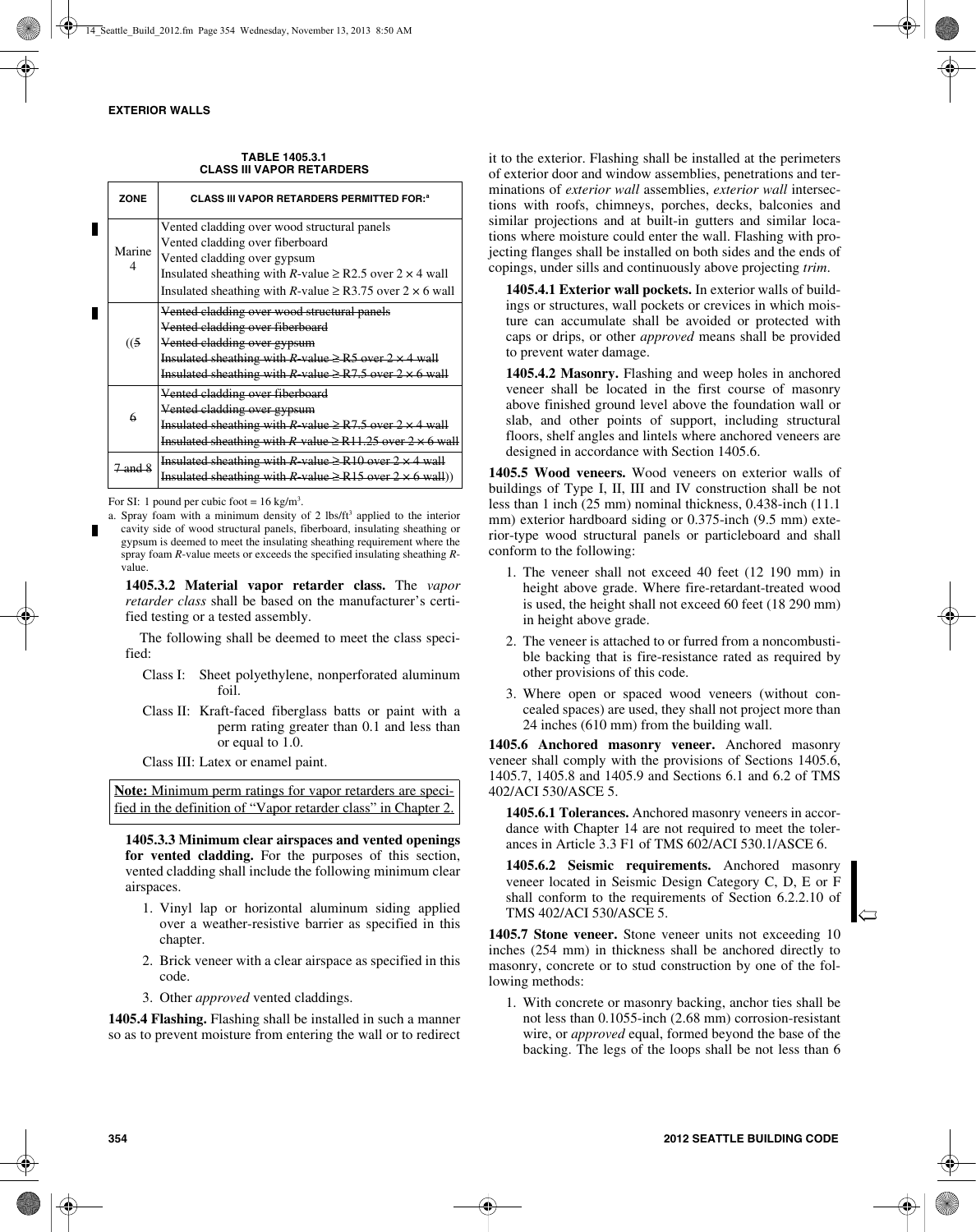inches (152 mm) in length bent at right angles and laid in the mortar joint, and spaced so that the eyes or loops are 12 inches (305 mm) maximum on center (o.c.) in both directions. There shall be provided not less than a 0.1055-inch (2.68 mm) corrosion-resistant wire tie, or *approved* equal, threaded through the exposed loops for every 2 square feet  $(0.2 \text{ m}^2)$  of stone veneer. This tie shall be a loop having legs not less than 15 inches (381 mm) in length bent so that it will lie in the stone veneer mortar joint. The last 2 inches (51 mm) of each wire leg shall have a right-angle bend. One-inch (25 mm) minimum thickness of cement grout shall be placed between the backing and the stone veneer.

- 2. With wood stud backing, a 2-inch by 2-inch (51 by 51 mm) 0.0625-inch (1.59 mm) zinc-coated or non-metallic coated wire mesh with two layers of water-resistive barrier in accordance with Section 1404.2 shall be applied directly to wood studs spaced a maximum of 16 inches (406 mm) o.c. On studs, the mesh shall be attached with 2-inch long (51 mm) corrosion-resistant steel wire furring nails at 4 inches (102 mm) o.c. providing a minimum 1.125-inch (29 mm) penetration into each stud and with 8d annular threaded nails at 8 inches (203 mm) o.c. into top and bottom plates or with equivalent wire ties. There shall be not less than a 0.1055 inch (2.68 mm zinc-coated or nonmetallic coated wire, or approved equal, attached to the stud with a minimum of an 8d (0.120 in. diameter) annular threaded nail for every 2 square feet  $(0.2 \text{ m}^2)$  of stone veneer. This tie shall be a loop having legs not less than 15 inches (381 mm) in length, so bent that it will lie in the stone veneer mortar joint. The last 2 inches (51 mm) of each wire leg shall have a right-angle bend. One-inch (25 mm) minimum thickness of cement grout shall be placed between the backing and the stone veneer.
- 3. With cold-formed steel stud backing, a 2-inch by 2-inch (51 by 51 mm) 0.0625-inch (1.59 mm) zinc-coated or nonmetallic coated wire mesh with two layers of waterresistive barrier in accordance with Section 1404.2 shall be applied directly to steel studs spaced a maximum of 16 inches (406 mm) o.c. The mesh shall be attached with corrosion-resistant #8 self-drilling, tapping screws at 4 inches (102 mm) o.c., and at 8 inches (203 mm) o.c. into top and bottom tracks or with equivalent wire ties. All screws shall extend through the steel connection a minimum of three exposed threads. There shall be not less than a 0.1055-inch (2.68 mm) corrosion-resistant wire, or approved equal, attached to the stud with a minimum of a #8 self-drilling, tapping screw extending through the steel framing a minimum of three exposed threads for every 2 square feet (0.2 m<sup>2</sup>) of stone veneer. This tie shall be a loop having legs not less than 15 inches (381 mm) in length, so bent that it will lie in the stone veneer mortar joint. The last 2 inches (51 mm) of each wire leg shall have a rightangle bend. One-inch (25 mm) minimum thickness of cement grout shall be placed between the backing and the stone veneer. The cold-formed steel framing mem-

bers shall have a minimum bare steel thickness of 0.0428 inches (1.087 mm).

**1405.8 Slab-type veneer.** Slab-type veneer units not exceeding 2 inches (51 mm) in thickness shall be anchored directly to masonry, concrete or stud construction. For veneer units of marble, travertine, granite or other stone units of slab form ties of corrosion-resistant dowels in drilled holes shall be located in the middle third of the edge of the units, spaced a maximum of 24 inches (610 mm) apart around the periphery of each unit with not less than four ties per veneer unit. Units shall not exceed 20 square feet  $(1.9 \text{ m}^2)$  in area. If the dowels are not tight fitting, the holes shall be drilled not more than 0.063 inch (1.6 mm) larger in diameter than the dowel, with the hole countersunk to a diameter and depth equal to twice the diameter of the dowel in order to provide a tight-fitting key of cement mortar at the dowel locations when the mortar in the joint has set. Veneer ties shall be corrosion-resistant metal capable of resisting, in tension or compression, a force equal to two times the weight of the attached veneer. If made of sheet metal, veneer ties shall be not smaller in area than 0.0336 by 1 inch (0.853 by 25 mm) or, if made of wire, not smaller in diameter than 0.1483-inch (3.76 mm) wire.

**1405.9 Terra cotta.** Anchored terra cotta or ceramic units not less than  $1^{5}/_8$  inches (41 mm) thick shall be anchored directly to masonry, concrete or stud construction. Tied terra cotta or ceramic veneer units shall be not less than  $1<sup>5</sup>/<sub>8</sub>$  inches (41) mm) thick with projecting dovetail webs on the back surface spaced approximately 8 inches (203 mm) o.c. The facing shall be tied to the backing wall with corrosion-resistant metal anchors of not less than No. 8 gage wire installed at the top of each piece in horizontal bed joints not less than 12 inches (305 mm) nor more than 18 inches (457 mm) o.c.; these anchors shall be secured to  $\frac{1}{4}$ -inch (6.4 mm) corrosionresistant pencil rods that pass through the vertical aligned loop anchors in the backing wall. The veneer ties shall have sufficient strength to support the full weight of the veneer in tension. The facing shall be set with not less than a 2-inch (51 mm) space from the backing wall and the space shall be filled solidly with Portland cement grout and pea gravel. Immediately prior to setting, the backing wall and the facing shall be drenched with clean water and shall be distinctly damp when the grout is poured.

**1405.10 Adhered masonry veneer.** Adhered masonry veneer shall comply with the applicable requirements in Section 1405.10 and Sections 6.1 and 6.3 of TMS 402/ACI 530/ ASCE 5.

**1405.10.1 Exterior adhered masonry veneer.** Exterior adhered masonry veneer shall be installed in accordance with Section 1405.10 and in accordance with the manufacturer's instructions.

**1405.10.1.1 Water-resistive barriers.** Water-resistive barriers shall be installed as required in Section 2510.6.

**1405.10.1.2 Flashing at foundation.** A corrosionresistant screed or flashing of a minimum 0.019-inch (0.48 mm) or 26 gauge galvanized or plastic with a minimum vertical attachment flange of  $3^{1}/_{2}$  inches (89) mm) shall be installed to extend a minimum of 1 inch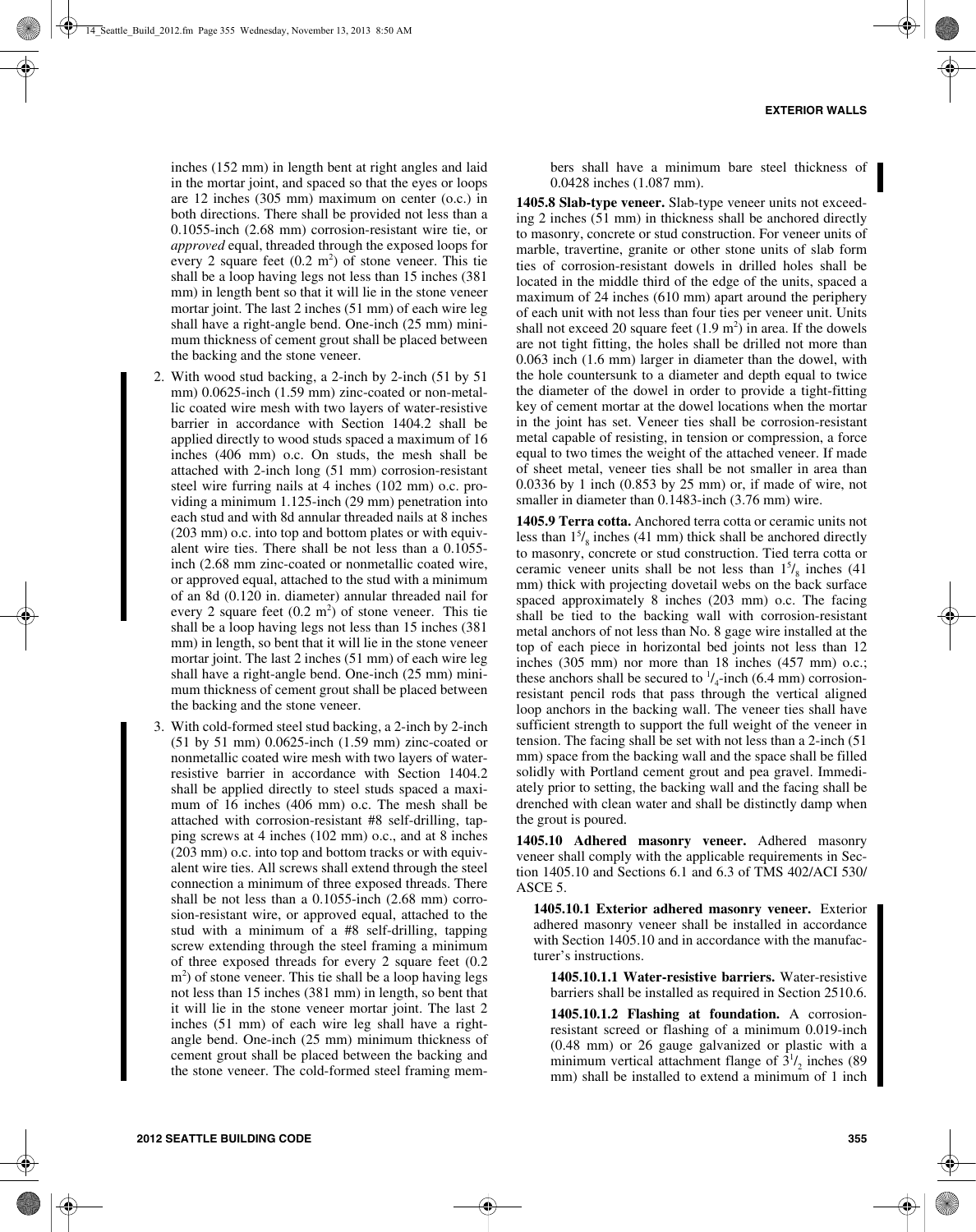(25 mm) below the foundation plate line on exterior stud walls in accordance with Section 1405.4. The water-resistive barrier shall lap over the exterior of the attachment flange of the screed or flashing.

**1405.10.1.3 Clearances.** On exterior stud walls, adhered masonry veneer shall be installed a minimum of 4 inches (102 mm) above the earth, or a minimum of 2 inches (51 mm) above paved areas, or a minimum of  $\frac{1}{2}$  inch (12 mm) above exterior walking surfaces which are supported by the same foundation that supports the exterior wall.

**1405.10.2 Exterior adhered masonry veneers—porcelain tile**. Adhered units shall not exceed  $\frac{5}{8}$  inch (15.8) mm) thickness and a maximum of 24 inches (610 mm) in any face dimension nor more than 3 square feet  $(0.28 \text{ m}^2)$ in total face area and shall not weigh more than 9 pounds psf (0.43 kN/m<sup>2</sup>). Porcelain tile shall be adhered to an approved backing system.

**1405.10.3 Interior adhered masonry veneers.** Interior adhered masonry veneers shall have a maximum weight of 20 psf  $(0.958 \text{ kg/m}^2)$  and shall be installed in accordance with Section 1405.10. Where the interior adhered masonry veneer is supported by wood construction, the supporting members shall be designed to limit deflection to  $\frac{1}{600}$  of the span of the supporting members.

**1405.11 Metal veneers.** Veneers of metal shall be fabricated from *approved* corrosion-resistant materials or shall be protected front and back with porcelain enamel, or otherwise be treated to render the metal resistant to corrosion. Such veneers shall not be less than 0.0149-inch (0.378 mm) nominal thickness sheet steel mounted on wood or metal furring strips or approved sheathing on the wood construction.

**1405.11.1 Attachment.** Exterior metal veneer shall be securely attached to the supporting masonry or framing members with corrosion-resistant fastenings, metal ties or by other *approved* devices or methods. The spacing of the fastenings or ties shall not exceed 24 inches (610 mm) either vertically or horizontally, but where units exceed 4 square feet  $(0.4 \text{ m}^2)$  in area there shall be not less than four attachments per unit. The metal attachments shall have a cross-sectional area not less than provided by W 1.7 wire. Such attachments and their supports shall be capable of resisting a horizontal force in accordance with the wind loads specified in Section 1609, but in no case less than 20 psf (0.958 kg/m<sup>2</sup>).

**1405.11.2 Weather protection.** Metal supports for exterior metal veneer shall be protected by painting, galvanizing or by other equivalent coating or treatment. Wood studs, furring strips or other wood supports for exterior metal veneer shall be *approved* pressure-treated wood or protected as required in Section 1403.2. Joints and edges exposed to the weather shall be caulked with *approved* durable waterproofing material or by other *approved* means to prevent penetration of moisture.

**1405.11.3 Backup.** Masonry backup shall not be required for metal veneer except as is necessary to meet the fireresistance requirements of this code.

**1405.11.4 Grounding.** Grounding of metal veneers on buildings shall comply with the requirements of Chapter 27 of this code.

**1405.12 Glass veneer.** The area of a single section of thin exterior structural glass veneer shall not exceed 10 square feet  $(0.93 \text{ m}^2)$  where it is not more than 15 feet  $(4572 \text{ mm})$ above the level of the sidewalk or grade level directly below, and shall not exceed 6 square feet  $(0.56 \text{ m}^2)$  where it is more than 15 feet (4572 mm) above that level.

**1405.12.1 Length and height.** The length or height of any section of thin exterior structural glass veneer shall not exceed 48 inches (1219 mm).

**1405.12.2 Thickness.** The thickness of thin exterior structural glass veneer shall be not less than 0.344 inch (8.7 mm).

**1405.12.3 Application.** Thin exterior structural glass veneer shall be set only after backing is thoroughly dry and after application of an *approved* bond coat uniformly over the entire surface of the backing so as to effectively seal the surface. Glass shall be set in place with an *approved* mastic cement in sufficient quantity so that at least 50 percent of the area of each glass unit is directly bonded to the backing by mastic not less than  $\frac{1}{4}$  inch (6.4) mm) thick and not more than  $\frac{5}{8}$  inch (15.9 mm) thick. The bond coat and mastic shall be evaluated for compatibility and shall bond firmly together.

**1405.12.4 Installation at sidewalk level.** Where glass extends to a sidewalk surface, each section shall rest in an *approved* metal molding, and be set at least  $\frac{1}{4}$  inch (6.4) mm) above the highest point of the sidewalk. The space between the molding and the sidewalk shall be thoroughly caulked and made water tight.

**1405.12.4.1 Installation above sidewalk level.** Where thin exterior structural glass veneer is installed above the level of the top of a bulkhead facing, or at a level more than 36 inches (914 mm) above the sidewalk level, the mastic cement binding shall be supplemented with *approved* nonferrous metal shelf angles located in the horizontal joints in every course. Such shelf angles shall be not less than 0.0478-inch (1.2 mm) thick and not less than 2 inches (51 mm) long and shall be spaced at *approved* intervals, with not less than two angles for each glass unit. Shelf angles shall be secured to the wall or backing with expansion bolts, toggle bolts or by other *approved* methods.

**1405.12.5 Joints.** Unless otherwise specifically *approved* by the *building official*, abutting edges of thin exterior structural glass veneer shall be ground square. Mitered joints shall not be used except where specifically *approved* for wide angles. Joints shall be uniformly buttered with an *approved* jointing compound and horizontal joints shall be held to not less than 0.063 inch (1.6 mm) by an *approved* nonrigid substance or device. Where thin exterior structural glass veneer abuts nonresilient material at sides or top, expansion joints not less than  $\frac{1}{4}$  inch (6.4 mm) wide shall be provided.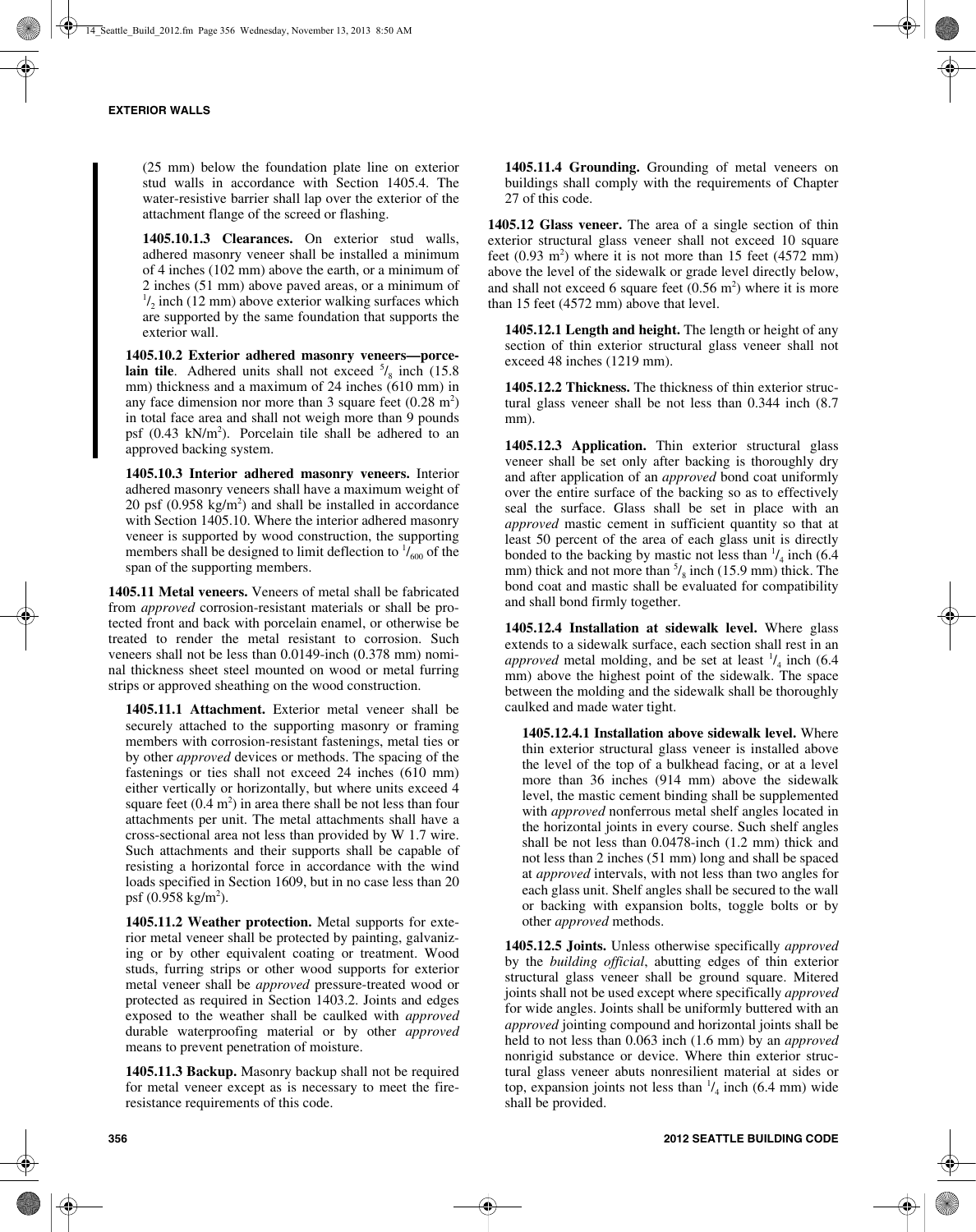**1405.12.6 Mechanical fastenings.** Thin exterior structural glass veneer installed above the level of the heads of show windows and veneer installed more than 12 feet (3658 mm) above sidewalk level shall, in addition to the mastic cement and shelf angles, be held in place by the use of fastenings at each vertical or horizontal edge, or at the four corners of each glass unit. Fastenings shall be secured to the wall or backing with expansion bolts, toggle bolts or by other methods. Fastenings shall be so designed as to hold the glass veneer in a vertical plane independent of the mastic cement. Shelf angles providing both support and fastenings shall be permitted.

**1405.12.7 Flashing.** Exposed edges of thin exterior structural glass veneer shall be flashed with overlapping corrosion-resistant metal flashing and caulked with a waterproof compound in a manner to effectively prevent the entrance of moisture between the glass veneer and the backing.

**1405.13 Exterior windows and doors.** Windows and doors installed in exterior walls shall conform to the testing and performance requirements of Section 1710.5.

**1405.13.1 Installation.** Windows and doors shall be installed in accordance with *approved* manufacturer's instructions. Fastener size and spacing shall be provided in such instructions and shall be calculated based on maximum loads and spacing used in the tests.

**1405.14 Vinyl siding.** Vinyl siding conforming to the requirements of this section and complying with ASTM D 3679 shall be permitted on exterior walls of buildings located in areas where  $V_{\text{asd}}$  as determined in accordance with Section 1609.3.1 does not exceed 100 miles per hour (45 m/s) and the *building height* is less than or equal to 40 feet (12 192 mm) in Exposure C. Where construction is located in areas where  $V_{\text{gcd}}$ as determined in accordance with Section 1609.3.1 exceeds 100 miles per hour (45 m/s), or building heights are in excess of 40 feet (12 192 mm), tests or calculations indicating compliance with Chapter 16 shall be submitted. Vinyl siding shall be secured to the building so as to provide weather protection for the exterior walls of the building.

**1405.14.1 Application.** The siding shall be applied over sheathing or materials listed in Section 2304.6. Siding shall be applied to conform with the *water-resistive barrier* requirements in Section 1403. Siding and accessories shall be installed in accordance with *approved* manufacturer's instructions. Unless otherwise specified in the *approved* manufacturer's instructions, nails used to fasten the siding and accessories shall have a minimum 0.313 inch (7.9 mm) head diameter and  $\frac{1}{8}$ -inch (3.18 mm) shank diameter. The nails shall be corrosion resistant and shall be long enough to penetrate the studs or nailing strip at least  $\frac{3}{4}$  inch (19 mm). Where the siding is installed horizontally, the fastener spacing shall not exceed 16 inches (406 mm) horizontally and 12 inches (305 mm) vertically. Where the siding is installed vertically, the fastener spacing shall not exceed 12 inches (305 mm) horizontally and 12 inches (305 mm) vertically.

**1405.15 Cement plaster.** Cement plaster applied to exterior walls shall conform to the requirements specified in Chapter 25.

**1405.16 Fiber-cement siding.** Fiber-cement siding complying with Section 1404.10 shall be permitted on exterior walls of Type I, II, III, IV and V construction for wind pressure resistance or wind speed exposures as indicated by the manufacturer's listing and *label* and *approved* installation instructions. Where specified, the siding shall be installed over sheathing or materials *listed* in Section 2304.6 and shall be installed to conform to the *water-resistive barrier* requirements in Section 1403. Siding and accessories shall be installed in accordance with *approved* manufacturer's instructions. Unless otherwise specified in the *approved* manufacturer's instructions, nails used to fasten the siding to wood studs shall be corrosion-resistant round head smooth shank and shall be long enough to penetrate the studs at least 1 inch (25 mm). For metal framing, all-weather screws shall be used and shall penetrate the metal framing at least three full threads.

**1405.16.1 Panel siding.** Fiber-cement panels shall comply with the requirements of ASTM C 1186, Type A, minimum Grade II. Panels shall be installed with the long dimension either parallel or perpendicular to framing. Vertical and horizontal joints shall occur over framing members and shall be sealed with caulking, covered with battens or shall be designed to comply with Section 1403.2. Panel siding shall be installed with fasteners in accordance with the *approved* manufacturer's instructions.

**1405.16.2 Lap siding.** Fiber-cement lap siding having a maximum width of 12 inches (305 mm) shall comply with the requirements of ASTM C 1186, Type A, minimum Grade II. Lap siding shall be lapped a minimum of  $1^{1}/_4$ inches (32 mm) and lap siding not having tongue-andgroove end joints shall have the ends sealed with caulking, covered with an H-section joint cover, located over a strip of flashing or shall be designed to comply with Section 1403.2. Lap siding courses shall be installed with the fastener heads exposed or concealed in accordance with the *approved* manufacturer's instructions.

**1405.17 Fastening.** Weather boarding and wall coverings shall be securely fastened with aluminum, copper, zinc, zinccoated or other *approved* corrosion-resistant fasteners in accordance with the nailing schedule in Table 2304.9.1 or the *approved* manufacturer's installation instructions. Shingles and other weather coverings shall be attached with appropriate standard-shingle nails to furring strips securely nailed to studs, or with *approved* mechanically bonding nails, except where sheathing is of wood not less than 1-inch (25 mm) nominal thickness or of wood structural panels as specified in Table 2308.9.3(3).

**1405.18 Polypropylene siding.** Polypropylene siding conforming to the requirements of this section and complying with Section 1404.12 shall be limited to exterior walls of Type VB construction located in areas where the wind speed specified in Chapter 16 does not exceed 100 miles per hour (45 m/s) and the building height is less than or equal to 40 feet (12 192 mm) in Exposure C. Where construction is located in areas where the basic wind speed exceeds 100

\*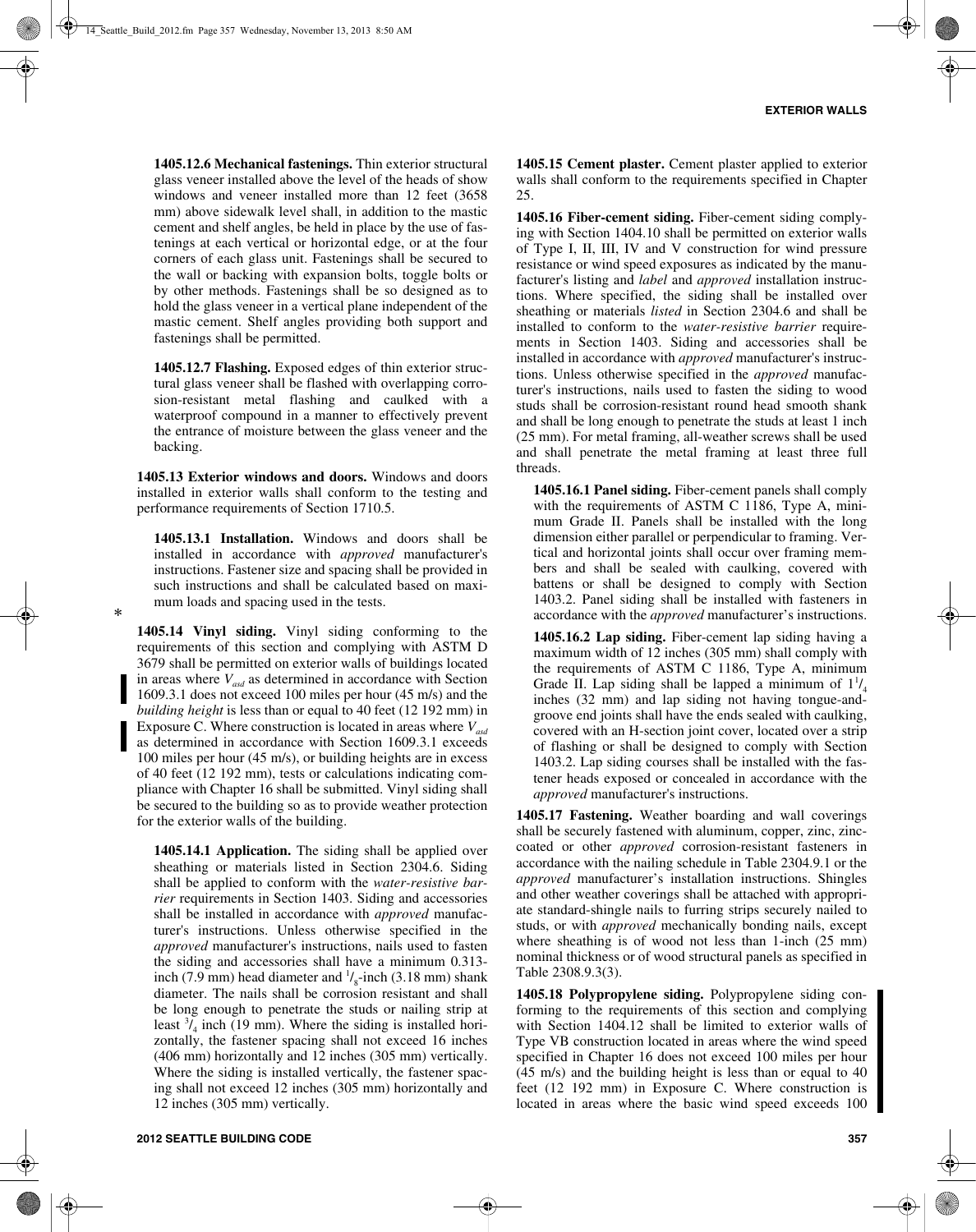miles per hour (45 m/s), or building heights are in excess of 40 feet (12 192 mm), tests or calculations indicating compliance with Chapter 16 shall be submitted. Polypropylene siding shall be installed in accordance with the manufacturer's installation instructions. Polypropylene siding shall be secured to the building so as to provide weather protection for the exterior walls of the building.

## **SECTION 1406 COMBUSTIBLE MATERIALS ON THE EXTERIOR SIDE OF EXTERIOR WALLS**

**1406.1 General.** Section 1406 shall apply to *exterior wall coverings*; balconies and similar projections; and bay and oriel windows constructed of combustible materials.

**1406.2 Combustible exterior wall coverings.** Combustible *exterior wall coverings* shall comply with this section.

**Exception:** Plastics complying with Chapter 26.

1406.2.1 Type I, II, III and IV construction. On buildings of Type I, II, III and IV construction, exterior wall coverings shall be permitted to be constructed of combustible materials, complying with the following limitations:

- 1. Combustible exterior wall coverings shall not exceed 10 percent of an exterior wall surface area where the fire separation distance is 5 feet (1524 mm) or less.
- 2. Combustible exterior wall coverings shall be limited to 40 feet (12 192 mm) in height above grade plane.
- 3. Combustible exterior wall coverings constructed of fire-retardant-treated wood complying with Section 2303.2 for exterior installation shall not be limited in wall surface area where the fire separation distance is 5 feet (1524 mm) or less and shall be permitted up to 60 feet (18 288 mm) in height above grade plane regardless of the fire separation distance.

4. Wood veneers shall comply with Section 1405.5.

**1406.2.1.1 Ignition resistance.** Where permitted by Section 1406.2.1, combustible exterior wall coverings shall be tested in accordance with NFPA 268.

#### **Exceptions:**

- 1. Wood or wood-based products.
- 2. Other combustible materials covered with an exterior covering other than vinyl sidings listed in Table 1405.2.
- 3. Aluminum having a minimum thickness of 0.019 inch (0.48 mm).

**1406.2.1.1.1 Fire separation 5 feet or less.** Where installed on exterior walls having a fire separation distance of 5 feet (1524 mm) or less, combustible exterior wall coverings shall not exhibit sustained flaming as defined in NFPA 268.

**1406.2.1.1.2 Fire separation greater than 5 feet.** For fire separation distances greater than 5 feet (1524 mm), any exterior wall covering shall be permitted that has been exposed to a reduced level of incident radiant heat flux in accordance with the NFPA 268 test method without exhibiting sustained flaming. The minimum fire separation distance required for the exterior wall covering shall be determined from Table 1406.2.1.1.2 based on the maximum tolerable level of incident radiant heat flux that does not cause sustained flaming of the exterior wall covering.

**TABLE 1406.2.1.1.2 MINIMUM FIRE SEPARATION FOR COMBUSTIBLE EXTERIOR WALL COVERINGS**

| <b>FIRE</b><br><b>SEPARATION</b><br><b>DISTANCE</b><br>(feet) | <b>TOLERABLE</b><br><b>LEVEL INCIDENT</b><br><b>RADIANT HEAT</b><br>ENERGY(kW/m <sup>2</sup> ) | <b>FIRE</b><br><b>SEPARATION</b><br><b>DISTANCE</b><br>(feet) | <b>TOLERABLE</b><br><b>LEVEL INCIDENT</b><br><b>RADIANT HEAT</b><br>ENERGY(kW/m <sup>2</sup> ) |
|---------------------------------------------------------------|------------------------------------------------------------------------------------------------|---------------------------------------------------------------|------------------------------------------------------------------------------------------------|
| 5                                                             | 12.5                                                                                           | 16                                                            | 5.9                                                                                            |
| 6                                                             | 11.8                                                                                           | 17                                                            | 5.5                                                                                            |
| 7                                                             | 11.0                                                                                           | 18                                                            | 5.2                                                                                            |
| 8                                                             | 10.3                                                                                           | 19                                                            | 4.9                                                                                            |
| 9                                                             | 9.6                                                                                            | 20                                                            | 4.6                                                                                            |
| 10                                                            | 8.9                                                                                            | 21                                                            | 4.4                                                                                            |
| 11                                                            | 8.3                                                                                            | 22                                                            | 4.1                                                                                            |
| 12                                                            | 7.7                                                                                            | 23                                                            | 3.9                                                                                            |
| 13                                                            | 7.2                                                                                            | 24                                                            | 3.7                                                                                            |
| 14                                                            | 6.7                                                                                            | 25                                                            | 3.5                                                                                            |
| 15                                                            | 6.3                                                                                            |                                                               |                                                                                                |

For SI: 1 foot = 304.8 mm, 1 Btu/H<sup>2</sup>  $\times$  °F = 0.0057 kW/m<sup>2</sup>  $\times$  K.

**1406.2.2 Location.** Combustible exterior wall coverings located along the top of exterior walls shall be completely backed up by the exterior wall and shall not extend over or above the top of the exterior wall.

**1406.2.3 Fireblocking.** Where the combustible exterior wall covering is furred out from the exterior wall and forms a solid surface, the distance between the back of the exterior wall covering and the exterior wall shall not exceed  $1<sup>5</sup> /_{8}$  inches (41 mm). The concealed space thereby created shall be fireblocked in accordance with Section 718.

**Exception:** The distance between the back of the exterior wall covering and the exterior wall shall be permitted to exceed  $1<sup>5</sup> /_{8}$  inches (41 mm) where the concealed space is not required to be fireblocked by Section 718.

**1406.3 Balconies and similar projections.** Balconies and similar projections of combustible construction other than fire-retardant-treated wood shall be fire-resistance rated where required by Table 601 for floor construction or shall be of Type IV construction in accordance with Section 602.4. The aggregate length of the projections shall not exceed 50 percent of the building's perimeter on each floor.

## **Exceptions:**

1. On buildings of Type I and II construction, three stories or less above *grade plane*, *fire-retardant-treated wood* shall be permitted for balconies, porches, decks and exterior stairways not used as required exits.

➡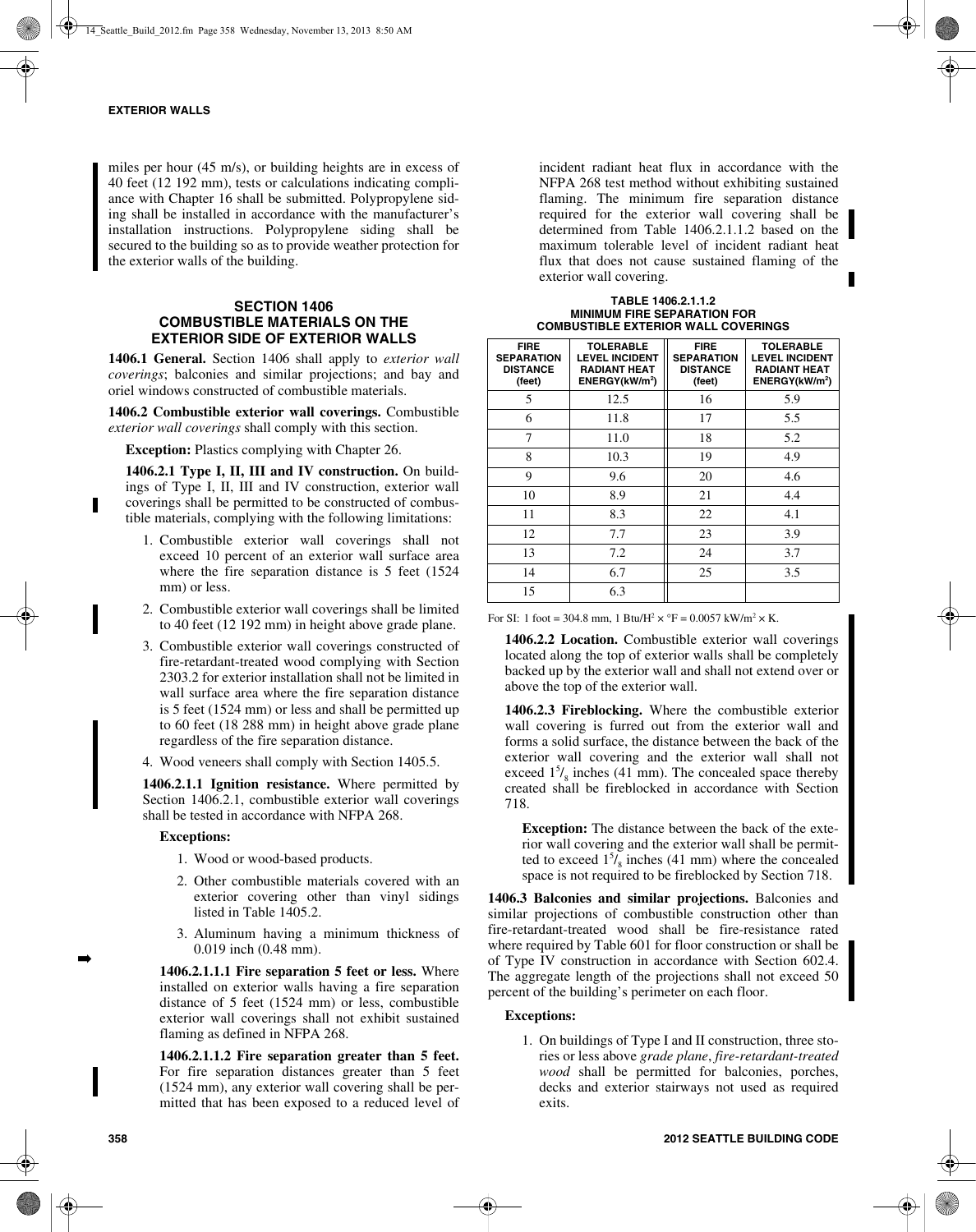- 2. Untreated wood is permitted for pickets and rails or similar guardrail devices that are limited to 42 inches (1067 mm) in height.
- 3. Balconies and similar projections on buildings of Type III, IV and V construction shall be permitted to be of Type V construction, and shall not be required to have a *fire-resistance rating* where sprinkler protection is extended to these areas.
- 4. Where sprinkler protection is extended to the balcony areas, the aggregate length of the balcony on each floor shall not be limited.

**1406.4 Bay and oriel windows.** Bay and oriel windows shall conform to the type of construction required for the building to which they are attached.

**Exception:** *Fire-retardant-treated wood* shall be permitted on buildings three stories or less above grade plane of Type I, II, III or IV construction.

## **SECTION 1407 METAL COMPOSITE MATERIALS (MCM)**

**1407.1 General.** The provisions of this section shall govern the materials, construction and quality of metal composite materials (MCM) for use as *exterior wall coverings* in addition to other applicable requirements of Chapters 14 and 16.

**1407.1.1 Plastic core.** The plastic core of the MCM shall not contain foam plastic insulation as defined in Section 2602.1.

**1407.2 Exterior wall finish.** MCM used as *exterior wall* finish or as elements of balconies and similar projections and bay and oriel windows to provide cladding or weather resistance shall comply with Sections 1407.4 through 1407.14.

**1407.3 Architectural trim and embellishments.** MCM used as architectural *trim* or embellishments shall comply with Sections 1407.7 through 1407.14.

**1407.4 Structural design.** MCM systems shall be designed and constructed to resist wind loads as required by Chapter 16 for components and cladding.

**1407.5 Approval.** Results of *approved* tests or an engineering analysis shall be submitted to the *building official* to verify compliance with the requirements of Chapter 16 for wind loads.

**1407.6 Weather resistance.** MCM systems shall comply with Section 1403 and shall be designed and constructed to resist wind and rain in accordance with this section and the manufacturer's installation instructions.

**1407.7 Durability.** MCM systems shall be constructed of *approved* materials that maintain the performance characteristics required in Section 1407 for the duration of use.

**1407.8 Fire-resistance rating.** Where MCM systems are used on exterior walls required to have a *fire-resistance rating* in accordance with Section 705, evidence shall be submitted to the *building official* that the required *fire-resistance rating* is maintained.

**Exception:** MCM systems not containing foam plastic insulation, which are installed on the outer surface of a fire-resistance-rated *exterior wall* in a manner such that the attachments do not penetrate through the entire *exterior wall* assembly, shall not be required to comply with this section.

**1407.9 Surface-burning characteristics.** Unless otherwise specified, MCM shall have a *flame spread index* of 75 or less and a smoke-developed index of 450 or less when tested in the maximum thickness intended for use in accordance with ASTM E 84 or UL 723.

**1407.10 Type I, II, III and IV construction.** Where installed on buildings of Type I, II, III and IV construction, MCM systems shall comply with Sections 1407.10.1 through 1407.10.4, or Section1407.11.

**1407.10.1 Surface-burning characteristics.** MCM shall have a *flame spread index* of not more than 25 and a smoke- developed index of not more than 450 when tested as an assembly in the maximum thickness intended for use in accordance with ASTM E 84 or UL 723.

**1407.10.2 Thermal barriers.** MCM shall be separated from the interior of a building by an approved thermal barrier consisting of  $\frac{1}{2}$ -inch (12.7 mm) gypsum wallboard or a material that is tested in accordance with and meets the acceptance criteria of both the Temperature Transmission Fire Test and the Integrity Fire Test of NFPA 275.

**1407.10.3 Thermal barrier not required.** The thermal barrier specified for MCM in Section 1407.10.2 is not required where:

- 1. The MCM system is specifically approved based on tests conducted in accordance with NFPA 286 and with the acceptance criteria of Section 803.1.2.1, UL 1040 or UL 1715. Such testing shall be performed with the MCM in the maximum thickness intended for use. The MCM system shall include seams, joints and other typical details used in the installation and shall be tested in the manner intended for use.
- 2. The MCM is used as elements of balconies and similar projections, architectural *trim* or embellishments.

**1407.10.4 Full-scale tests.** The MCM system shall be tested in accordance with, and comply with, the acceptance criteria of NFPA 285. Such testing shall be performed on the MCM system with the MCM in the maximum thickness intended for use.

**1407.11 Alternate conditions.** MCM and MCM systems shall not be required to comply with Sections 1407.10.1 through 1407.10.4 provided such systems comply with Sections 1407.11.1, 1407.11.2, 1407.11.3, or 1407.11.4.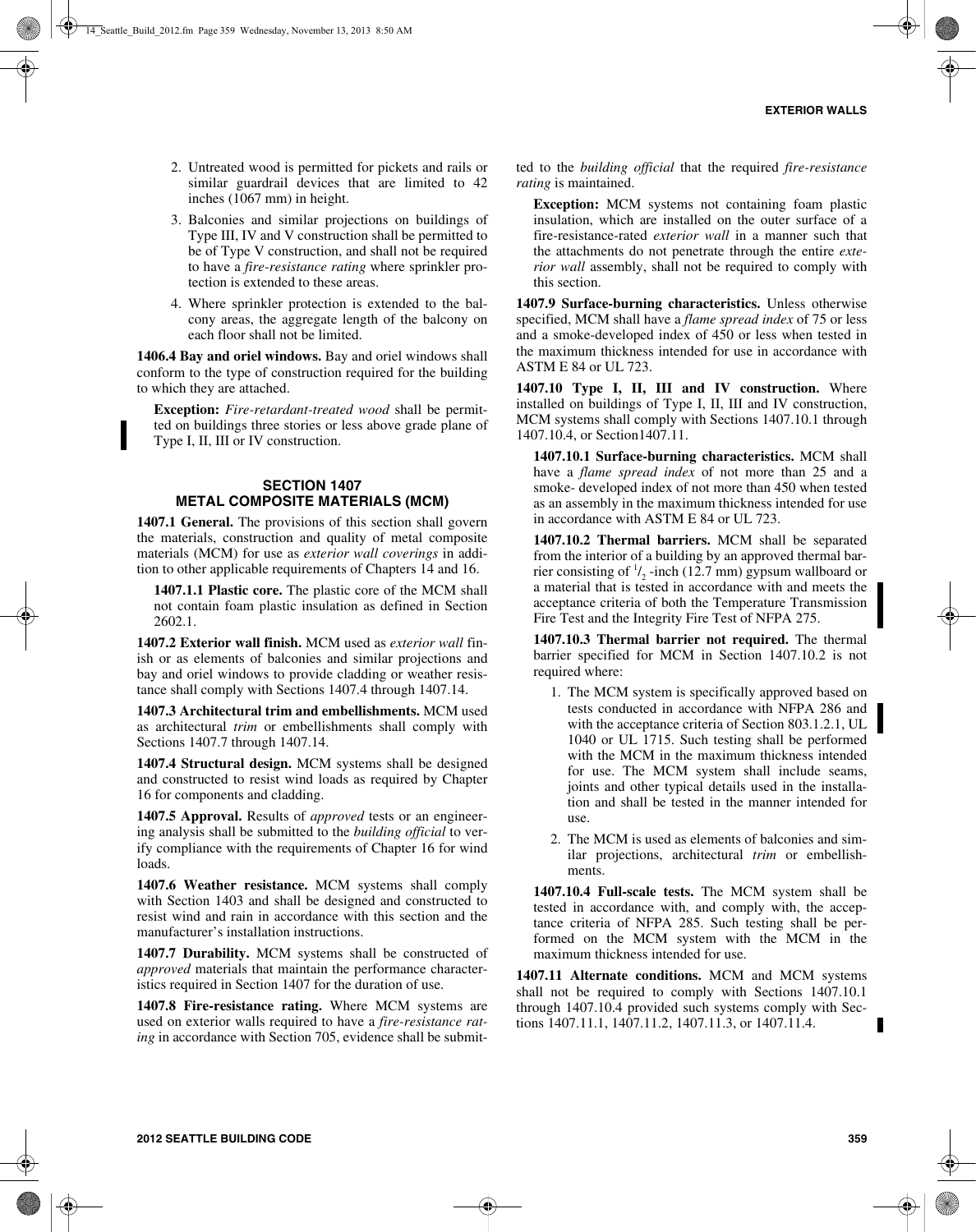**1407.11.1 Installations up to 40 feet in height.** MCM shall not be installed more than 40 feet (12 190 mm) in height above grade where installed in accordance with Sections 1407.11.1.1 and 1407.11.1.2.

**1407.11.1.1 Fire separation distance of 5 feet or less.** Where the *fire separation distance* is 5 feet (1524 mm) or less, the area of MCM shall not exceed 10 percent of the *exterior wall* surface.

**1407.11.1.2 Fire separation distance greater than 5 feet.** Where the *fire separation distance* is greater than 5 feet (1524 mm), there shall be no limit on the area of *exterior wall* surface coverage using MCM.

**1407.11.2 Installations up to 50 feet in height.** MCM shall not be installed more than 50 feet  $(15\ 240\ mm)$  in height above grade where installed in accordance with Sections 1407.11.2.1 and 1407.11.2.2.

**1407.11.2.1 Self-ignition temperature.** MCM shall have a self-ignition temperature of 650°F (343°C) or greater when tested in accordance with ASTM D 1929.

**1407.11.2.2 Limitations.** Sections of MCM shall not exceed 300 square feet  $(27.9 \text{ m}^2)$  in area and shall be separated by a minimum of 4 feet (1219 mm) vertically.

**1407.11.3 Installations up to 75 feet in height (Option 1).** MCM shall not be installed more than 75 feet (22 860 mm) in height above grade plane where installed in accordance with Sections 1407.11.3.1 through 1407.11.3.5.

**Exception:** Buildings equipped throughout with an automatic sprinkler system in accordance with Section 903.3.1.1 shall be exempt from the height limitation.

**1407.11.3.1 Prohibited occupancies.** MCM shall not be permitted on buildings classified as Group A-1, A-2, H, I-2 or I-3 occupancies.

**1407.11.3.2 Nonfire-resistance-rated exterior walls.** MCM shall not be permitted on exterior walls required to have a *fire-resistance rating* by other provisions of this code.

**1407.11.3.3 Specifications.** MCM shall be required to comply with all of the following:

- 1. MCM shall have a self-ignition temperature of 650°F (343°C) or greater when tested in accordance with ASTM D 1929.
- 2. MCM shall conform to one of the following combustibility classifications when tested in accordance with ASTM D 635:
	- **Class CC1:** Materials that have a burning extent of 1 inch (25 mm) or less when tested at a nominal thickness of 0.060 inch (1.5 mm) or in the thickness intended for use.
	- **Class CC2:** Materials that have a burning rate of  $2^{1}/_{2}$  inches per minute (1.06 mm/s) or less when tested at a nominal thickness of 0.060 inch (1.5 mm) or in the thickness intended for use.

**1407.11.3.4 Area limitation and separation.** The maximum area of a single MCM panel and the minimum vertical and horizontal separation requirements for MCM panels shall be as provided for in Table 1407.11.3.4. The maximum percentage of exterior wall area of any story covered with MCM panels shall not exceed that indicated in Table 1407.11.3.4 or the percentage of unprotected openings permitted by Section 705.8, whichever is smaller.

**Exception:** In buildings provided with flame barriers complying with Section 705.8.5 and extending 30 inches (760 mm) beyond the exterior wall in the plane of the floor, a vertical separation shall not be required at the floor other than that provided by the vertical thickness of the flame barrier.

**1407.11.3.5 Automatic sprinkler system increases.** Where the building is equipped throughout with an automatic sprinkler system in accordance with Section 903.3.1.1, the maximum percentage area of exterior wall of any story covered with MCM panels and the maximum square footage of a single area of MCM panels in Table 1407.11.3.4 shall be increased 100 percent. The area of MCM panels shall not exceed 50 percent of the exterior wall area of any story or the area permitted by Section 704.8 for unprotected openings, whichever is smaller.

| <b>FIRE SEPARATION</b><br><b>DISTANCE</b> | <b>COMBUSTIBILITY</b><br><b>CLASS OF MCM</b> | <b>MAXIMUM PERCENTAGE</b><br>AREA OF EXTERIOR WALL<br><b>COVERED WITH MCM</b><br><b>PANELS</b> | <b>MAXIMUM SINGLE</b><br><b>AREA OF MCM</b><br><b>PANELS</b><br>(square feet) | <b>MINIMUM SEPARATION OF MCM PANELS</b><br>(feet) |                   |  |  |  |
|-------------------------------------------|----------------------------------------------|------------------------------------------------------------------------------------------------|-------------------------------------------------------------------------------|---------------------------------------------------|-------------------|--|--|--|
| (feet)                                    |                                              |                                                                                                |                                                                               | Vertical                                          | <b>Horizontal</b> |  |  |  |
| Less than 6                               |                                              | Not Permitted                                                                                  | Not Permitted                                                                 |                                                   |                   |  |  |  |
| 6 or more but less than 11                | CC <sub>1</sub>                              | 10                                                                                             | 50                                                                            |                                                   |                   |  |  |  |
|                                           | CC2                                          | Not Permitted                                                                                  | Not Permitted                                                                 |                                                   |                   |  |  |  |
| 11 or more but less than                  | CC <sub>1</sub>                              | 25                                                                                             | 90                                                                            |                                                   |                   |  |  |  |
| or equal to 30                            | CC2                                          | 15                                                                                             | 70                                                                            |                                                   |                   |  |  |  |
| More than 30                              | CC1                                          | 50                                                                                             | Not Permitted                                                                 | 3 <sup>a</sup>                                    |                   |  |  |  |
|                                           | CC2                                          | 50                                                                                             | 100                                                                           | $6^{\circ}$                                       |                   |  |  |  |

**TABLE 1407.11.3.4 AREA LIMITATION AND SEPARATION REQUIREMENTS FOR MCM PANELS**

For SI: 1 foot = 304.8 mm, 1 square foot =  $0.0929$  m<sup>2</sup>.

a. For reductions in the minimum vertical separation, see Section 1407.11.3.4.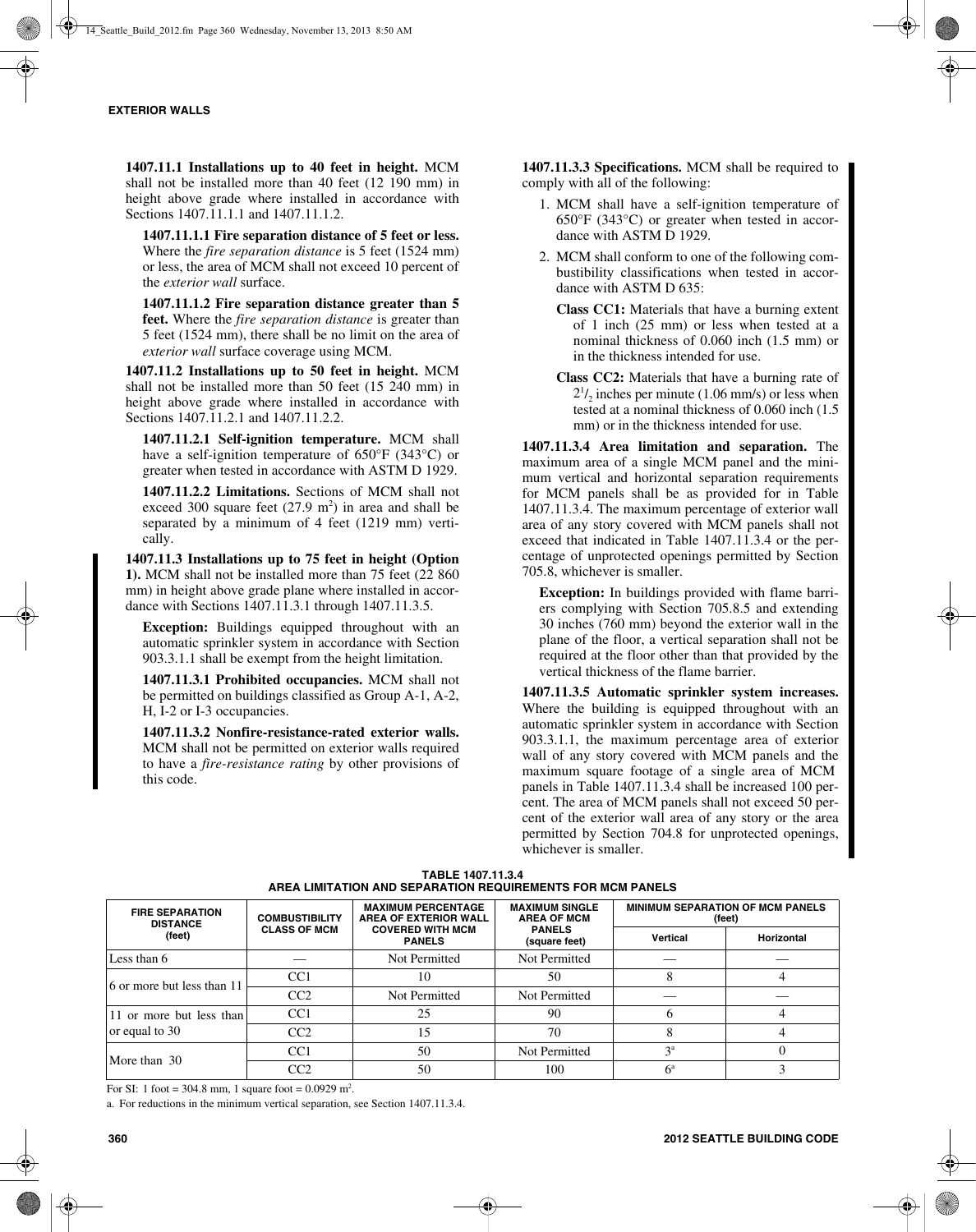**1407.11.4 Installations up to 75 feet in height (Option 2).** MCM shall not be installed more than 75 feet (22 860 mm) in height above grade plane where installed in accordance with Sections 1407.11.4.1 through 1407.11.4.4.

**Exception:** Buildings equipped throughout with an automatic sprinkler system in accordance with Section 903.3.1.1 shall be exempt from the height limitation.

**1407.11.4.1 Minimum fire separation distance.** MCM shall not be installed on any wall with a fire separation distance less than 30 feet (9 144 mm).

**Exception:** Where the building is equipped throughout with an *automatic sprinkler system* in accordance with Section 903.3.1.1, the fire separation distance shall be permitted to be reduced to not less than 20 feet (6096 mm).

**1407.11.4.2 Specifications.** MCM shall be required to comply with all of the following:

- 1. MCM shall have a self-ignition temperature of 650°F (343°C) or greater when tested in accordance with ASTM D 1929.
- 2. MCM shall conform to one of the following combustibility classifications when tested in accordance with ASTM D 635:
	- **Class CC1:** Materials that have a burning extent of 1 inch (25 mm) or less when tested at a nominal thickness of 0.060 inch (1.5 mm), or in the thickness intended for use.
	- **Class CC2:** Materials that have a burning rate of  $2^{1}/_{2}$  inches per minute (1.06 mm/s) or less when tested at a nominal thickness of 0.060 inch (1.5 mm), or in the thickness intended for use.

**1407.11.4.3 Area and size limitations.** The aggregate area of MCM panels shall not exceed 25 percent of the area of any exterior wall face of the story on which it is installed. The area of a single MCM panel installed above the first story above grade plane shall not exceed 16 square feet  $(1.5 \text{ m}^2)$  and the vertical dimension of a single MCM panel shall not exceed 4 feet (1219 mm).

**Exception:** Where the building is equipped throughout with an *automatic sprinkler system* in accordance with Section 903.3.1.1, the maximum aggregate area of MCM panels shall be increased to 50 percent of the exterior wall face of the story on which it is installed and there shall not be a limit on the maximum dimension or area of a single MCM panel.

**1407.11.4.4 Vertical separations.** Flame barriers complying with Section 705.8 and extending 30 inches (762 mm) beyond the exterior wall or a vertical separation of not less than 4 feet (1219 mm) in height shall be provided to separate MCM panels located on the exterior walls at one story intervals.

**Exception:** Buildings equipped throughout with an *automatic sprinkler system* in accordance with Section 903.3.1.1.

**1407.12 Type V construction.** MCM shall be permitted to be installed on buildings of Type V construction.

**1407.13 Foam plastic insulation.** MCM systems containing foam plastic insulation shall also comply with the requirements of Section 2603.

**1407.14 Labeling.** MCM shall be labeled in accordance with Section 1703.5.

# **SECTION 1408 EXTERIOR INSULATION AND FINISH SYSTEMS (EIFS)**

1408.1 General. The provisions of this section shall govern the materials, construction and quality of exterior insulation and finish systems (EIFS) for use as *exterior wall coverings* in addition to other applicable requirements of Chapters 7, 14, 16, 17 and 26.

**1408.2 Performance characteristics.** EIFS shall be constructed such that it meets the performance characteristics required in ASTM E 2568.

**1408.3 Structural design.** The underlying structural framing and substrate shall be designed and constructed to resist loads as required by Chapter 16.

**1408.4 Weather resistance.** EIFS shall comply with Section 1403 and shall be designed and constructed to resist wind and rain in accordance with this section and the manufacturer's application instructions.

**1408.4.1 EIFS with drainage.** EIFS with drainage shall have an average minimum drainage efficiency of 90 percent when tested in accordance the requirements of ASTM E 2273 and is required on framed walls of Type V construction, Group R1, R2, R3 and R4 occupancies.

**1408.4.1.1 Water-resistive barrier.** For EIFS with drainage, the *water-resistive barrier* shall comply with Section 1404.2 or ASTM E 2570.

**1408.5 Installation.** Installation of the EIFS and EIFS with drainage shall be in accordance with the EIFS manufacturer's instructions.

**((1408.6 Special inspections.** EIFS installations shall comply with the provisions of Sections 1704.2 and 1705.15.)

### **SECTION 1409 HIGH-PRESSURE DECORATIVE EXTERIOR-GRADE COMPACT LAMINATES (HPL)**

**1409.1 General.** The provisions of this section shall govern the materials, construction and quality of High-Pressure Decorative Exterior-Grade Compact Laminates (HPL) for use as exterior wall coverings in addition to other applicable requirements of Chapters 14 and 16.

**1409.2 Exterior wall finish.** HPL used as exterior wall covering or as elements of balconies and similar projections and bay and oriel windows to provide cladding or weather resistance shall comply with Sections 1409.4 and 1409.14.